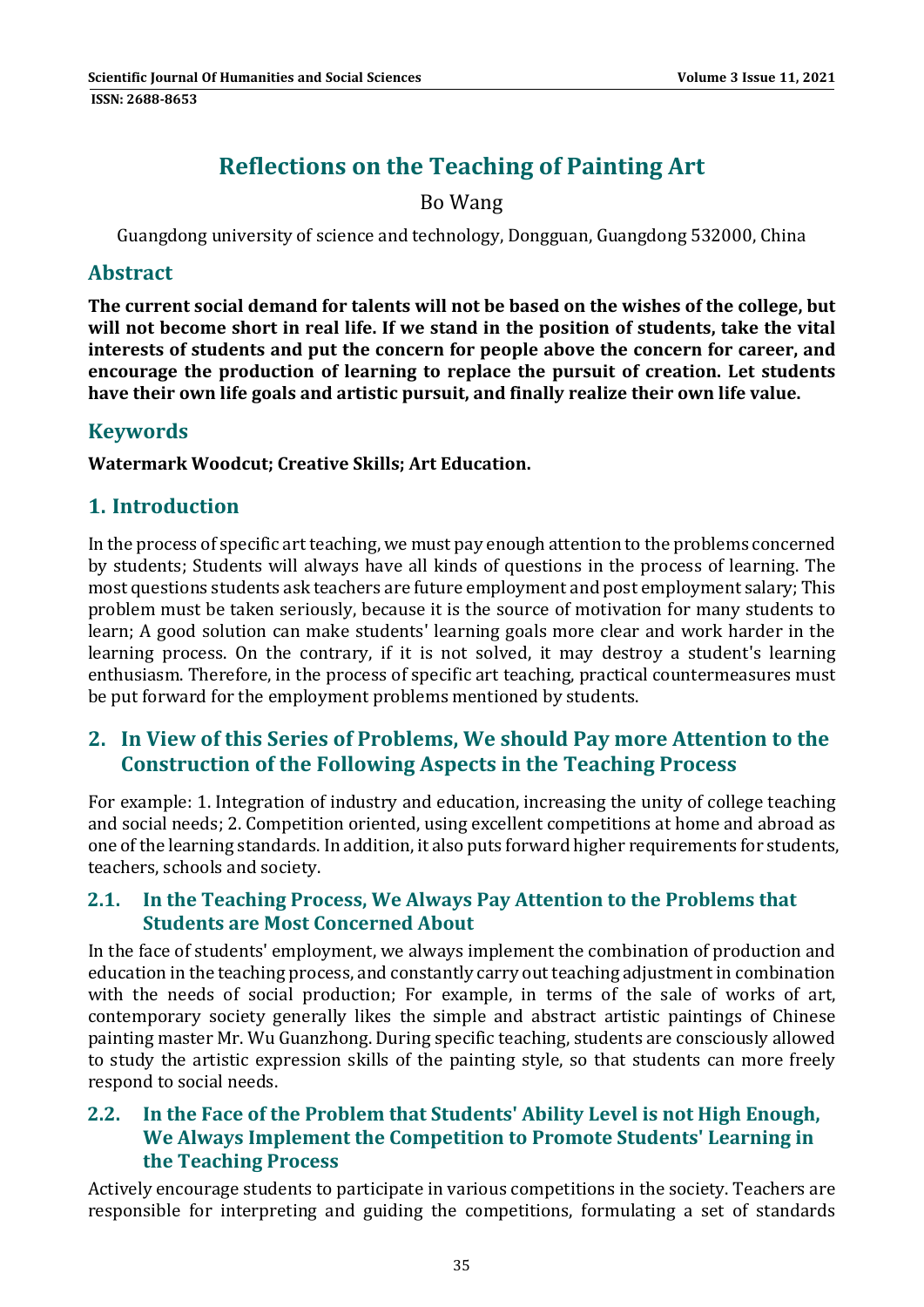**ISSN: 2688-8653** 

required for the competitions, and then suggest students to carry out conscious training according to this series of standards, to continuously improve students' professional ability. In teaching, the teaching plan is constantly adjusted in combination with the needs of various social competitions.



**Fig 1.** Mindmap 

# **3. The Ultimate Goal of Art Education is to Enable Students to Establish Long‐term Artistic Goals**

From the perspective of students, the educational concept of art education is to enable students to achieve good results in many aspects. For example, the solid art foundation; A solid art foundation can make students more delicate in various elements of composition, more rigorous in modeling, more accurately control the color of painting, and more subjectively deal with the primary and secondary relationship of the picture. On the basis of historical theory, students must conduct in-depth study and Research on art history and art history, so as to have a clearer orientation for the direction of art creation. In terms of creative skills, in order to realize the intention of artistic creation, we must master some necessary artistic creation skills. In this series of processes, we should constantly cultivate students' creative thinking. "The foundation of creative thinking is the accumulation of artistic perception" (anheim). The new teaching direction should include cultivating this concept, broadening the professional teaching field, vigorously supplementing the marginal science required by the society and nourishing the art specialty. The purpose and requirements of this part of teaching content are mainly to train students to gradually transition from basic color learning to professional image creation or composition, and combine the learned modeling, color, creative skills, ideas and methods, so as to finally achieve the purpose of artistic creation. The educational concept of art education is to enable students to achieve good results in many aspects and finally achieve the purpose of personal art creation.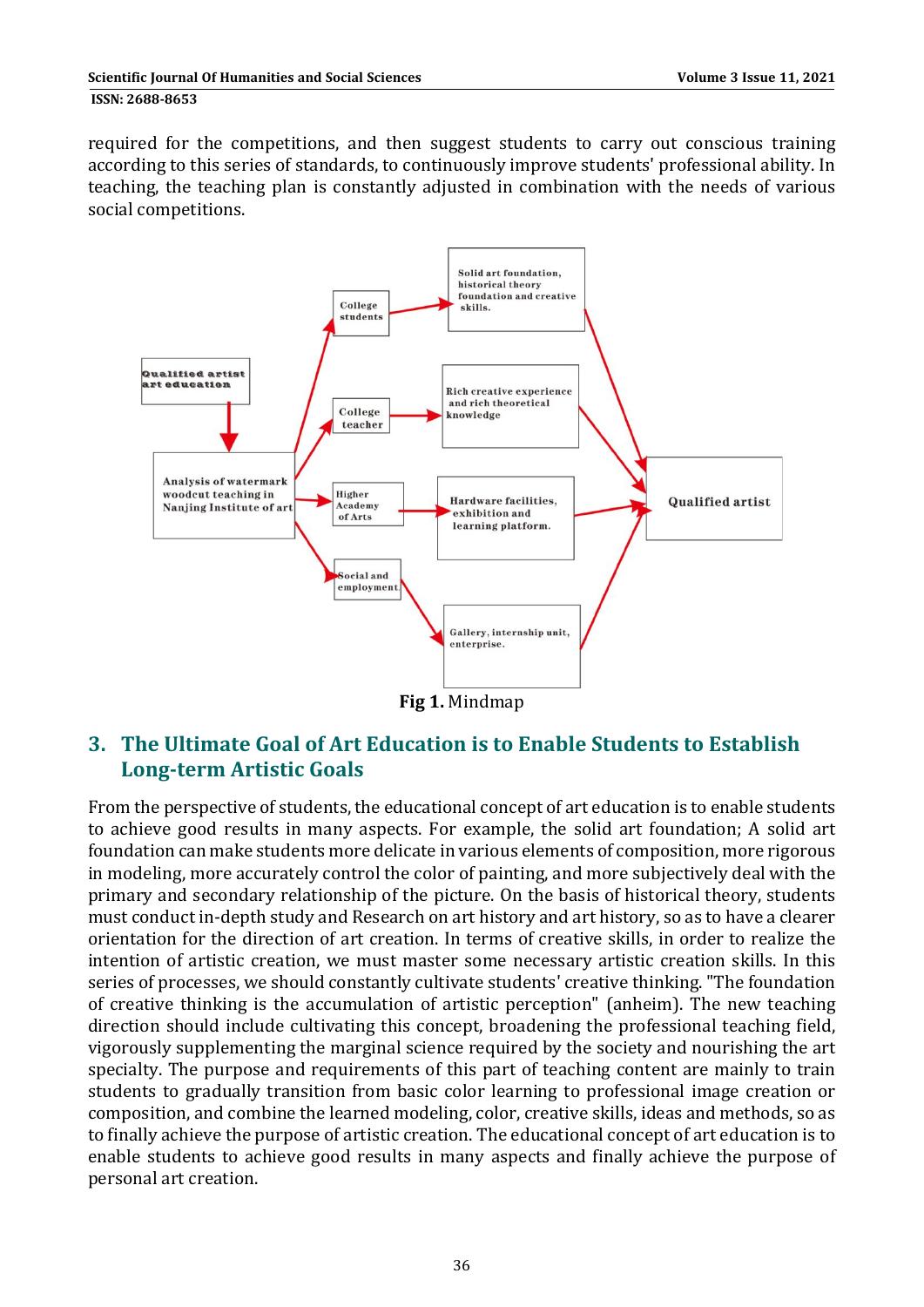#### **3.1. From the Perspective of Teachers, in the Process of Art Education; Teachers with Rich Creative Experience and Rich Theoretical Knowledge are Very Necessary for Students**

On the one hand, in the field of artistic creation, it can guide students to establish correct and long-term artistic ideals and avoid inefficient work caused by shortsightedness; On the other hand, it can help students solve many kinds of problems in the process of realizing artistic value. In the process of helping students solve problems, teaching and learning continue to grow. Torrance, a famous American scholar engaged in creativity research, believes that in art education, the relationship between teachers and students must develop in the direction conducive to creativity, and it should not be built on the basis of "stimulation response", It should be based on vivid mutual relations and common experience. Only in this way can the students' subjective initiative be fully mobilized in the creative class, which is conducive to the formation of students' creative thinking. At the same time, teachers with different creative styles and forms of expression should be encouraged to jointly preside over the creative class. What and how to express should be tutored individually according to the specific situation of each student, and the expression must reflect the creative spirit, which is the final judgment criterion of the work. In terms of the specific operation mode of the course, we can learn from the foreign comprehensive studio system, so that the creation of various editions can penetrate and rely on each other, and it is also conducive to the comparison and reference between the techniques of various editions, so that the means of creative expression will no longer become an obstacle restricting the development of creative thinking, surpassing the disadvantages of taking techniques and media as the purpose in printmaking creation. It is precisely because teachers with rich creative experience and rich theoretical knowledge that students can constantly overcome all kinds of difficulties and hardships in the process of art exploration.

#### **3.2. From the Perspective of Society and Employment, Social Practice Units Give Students a Lot of Opportunities for Artistic Practice**

For example, galleries and enterprises, on the one hand, will provide a large number of opportunities for art graduates to choose, and constantly give full play to their artistic advantages in their respective fields. On the other hand, it also puts forward a lot of constructive suggestions for these young artists to let the newly graduated students grow up. For example, most galleries accumulate a large number of painting orders and are familiar with the trend of the art market. It can provide many artists who have just left school with a lot of opportunities for artistic practice, so that artists can gradually establish artistic self-confidence and realize their personal value. At the same time, because the gallery has a large number of artistic aesthetics at different levels of society, young artists have a larger and more magnificent artistic creation blueprint for future artistic planning.

# **4. Conclusion**

The ultimate goal of art education is to cultivate qualified artists through the cooperation and interaction among students, teachers, schools and enterprises.

# **Acknowledgments**

Scientific research department of Guangdong University of science and technology.